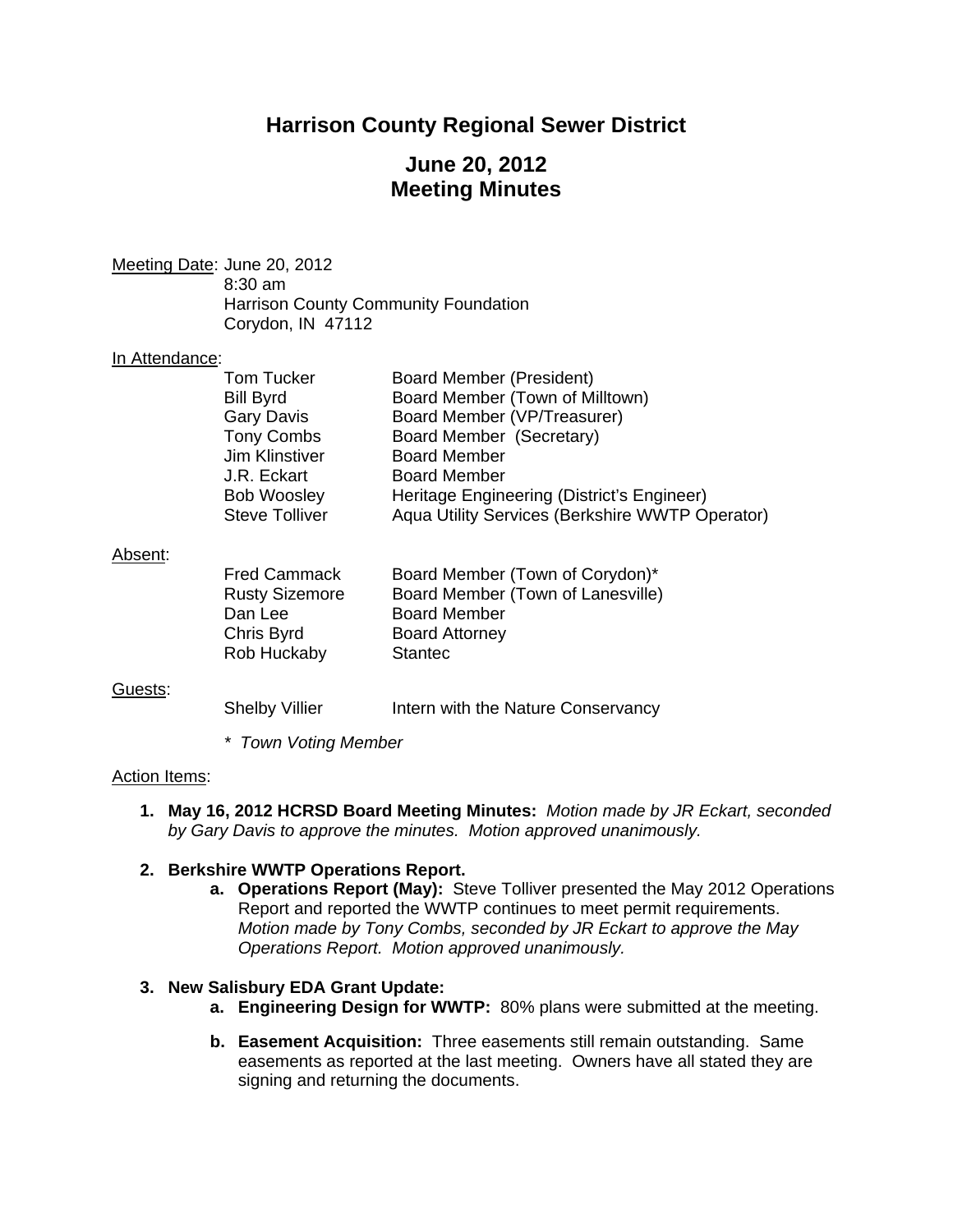HCRSD Mtg Minutes June 20, 2012 Page 2 of 3

- **4. Lanesville Interchange:** Tom Tucker and Bob Woosley met on 5/30/12 with members of the Town Board. All parties agreed to move forward with Option 1 (with a slight modification) for a total cost of approximately \$1.7M. The District will move forward with making a presentation to the Economic Development Corporation on 7/11/12 to gain their support prior to approaching the Commissioner's. It is anticipated that the District will make a make a request to the Commissioner's at either their July 16<sup>th</sup> or August 6<sup>th</sup> meeting.
- **5. Stormwater Demonstration Project (Lanesville School Campus & Corydon School Campus):** County funding has been approved in the amount of \$89,500. Discussion was held as to how the County wished to receive the funds. There are two options: Option 1 – Receive check in full amount from County and District administers funds, Option 2 – Leave funds with County and allow County to issue all payments.

*A motion was made by Gary Davis, seconded by JR Eckart to allow the District to receive the \$89,500 funds immediately (Option 1) from the County. Motion passed unanimously.* 

*A motion was made by Gary Davis, seconded by Jim Klinstiver to appoint Tony Combs, JR Eckart, and Dan Lee (upon Dan's acceptance of the appointment) to serve on a subcommittee to oversee the project. Motion approved unanimously.* The committee will be responsible for working with Stantec on the negotiations of their design service contract for design and implementation of the project.

## **6. Treasurer's Report:**

**a.** *A motion was made by Gary Davis, seconded by Tony Combs, to approve the following invoices. Motion approved unanimously.* 

| Town of Corydon - May sewer charges                            | \$4,766.23  |
|----------------------------------------------------------------|-------------|
| Town of Corydon - Hospital lift station meter calibration      | \$413.00    |
| Aqua Utility Services - June WWTP operating contract           | \$2,349.84* |
| Aqua Utility Services - Sludge Hauling & Auto Dialer           | \$383.00    |
| Harrison County REMC - Power charges                           | \$851.89    |
| Heritage Engineering - New Sals. Sewer System (Geo) \$2,400.00 |             |

*\*Aqua Utility Service's fee increased by 3% effective Jan. 1, 2012.* 

- **b.** *A motion was made by Gary Davis, seconded by Jim Klinstiver to approve the following invoices, motion approved unanimously:* 
	- **a.** *Heritage Engineering's invoice in the amount of \$2,681.85. This amount will be charged to the District's Operating Budget.*
	- **b.** *Heritage Engineering's invoice in the amount of \$1,035.00. This amount will be charged to the District's Project's Budget.* This entire invoice was for easement acquisition and is eligible for reimbursement via the EDA Grant for the New Salisbury Project (if sufficient funds remain at the end of the project).
- **c.** *A motion was made by JR Eckart, seconded by Jim Klinstiver to approve the May Treasurer's report. Motion approved unanimously*.